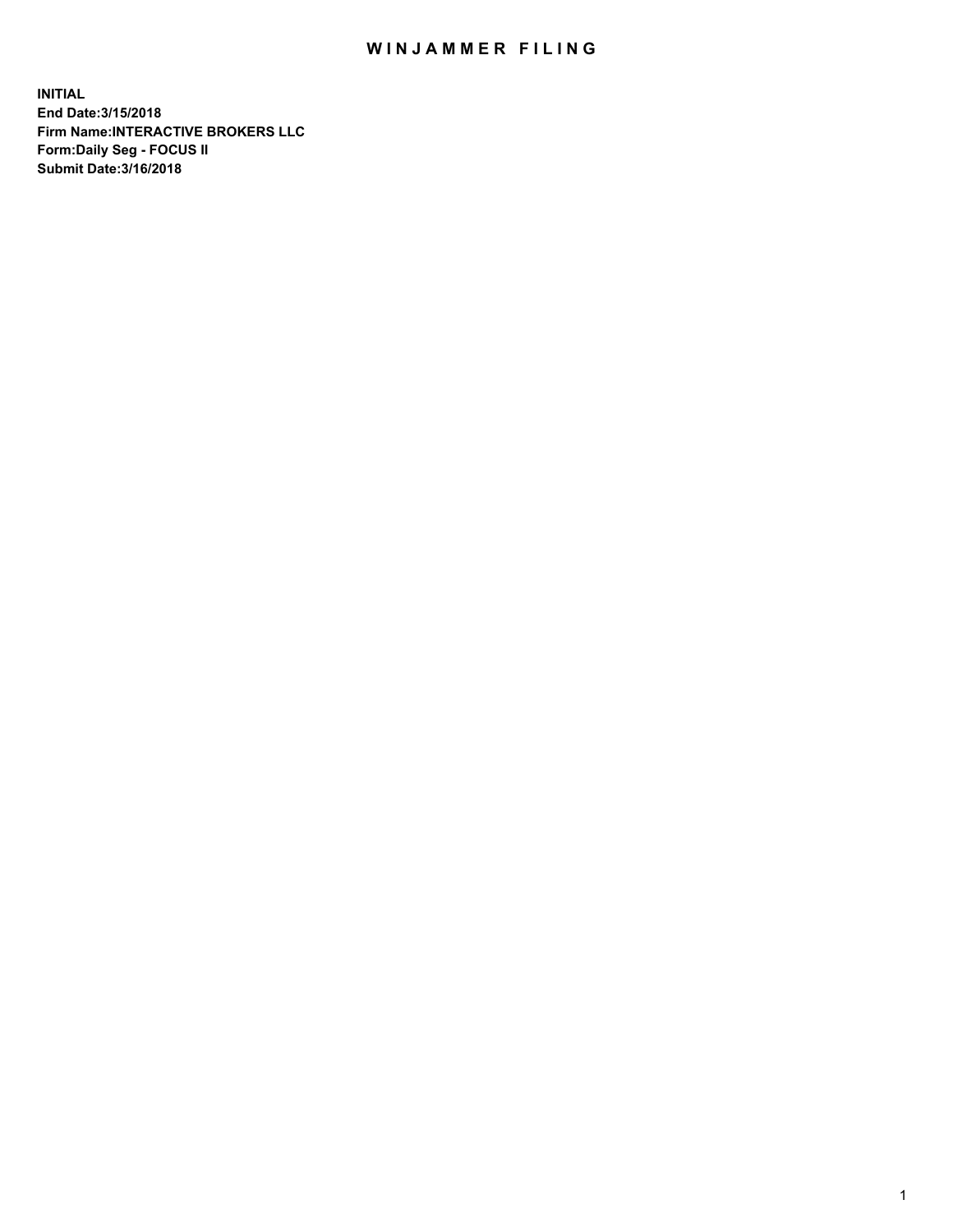## **INITIAL End Date:3/15/2018 Firm Name:INTERACTIVE BROKERS LLC Form:Daily Seg - FOCUS II Submit Date:3/16/2018 Daily Segregation - Cover Page**

| Name of Company<br><b>Contact Name</b><br><b>Contact Phone Number</b>                                                                                                                                                                                                                                                          | <b>INTERACTIVE BROKERS LLC</b><br><b>James Menicucci</b><br>203-618-8085                        |
|--------------------------------------------------------------------------------------------------------------------------------------------------------------------------------------------------------------------------------------------------------------------------------------------------------------------------------|-------------------------------------------------------------------------------------------------|
| <b>Contact Email Address</b>                                                                                                                                                                                                                                                                                                   | jmenicucci@interactivebrokers.c<br>om                                                           |
| FCM's Customer Segregated Funds Residual Interest Target (choose one):<br>a. Minimum dollar amount: ; or<br>b. Minimum percentage of customer segregated funds required:% ; or<br>c. Dollar amount range between: and; or<br>d. Percentage range of customer segregated funds required between:% and%.                         | $\overline{\mathbf{0}}$<br>$\overline{\mathbf{0}}$<br>155,000,000 245,000,000<br>0 <sub>0</sub> |
| FCM's Customer Secured Amount Funds Residual Interest Target (choose one):<br>a. Minimum dollar amount: ; or<br>b. Minimum percentage of customer secured funds required:%; or<br>c. Dollar amount range between: and; or<br>d. Percentage range of customer secured funds required between: % and %.                          | $\overline{\mathbf{0}}$<br>$\overline{\mathbf{0}}$<br>80,000,000 120,000,000<br>0 <sub>0</sub>  |
| FCM's Cleared Swaps Customer Collateral Residual Interest Target (choose one):<br>a. Minimum dollar amount: ; or<br>b. Minimum percentage of cleared swaps customer collateral required:% ; or<br>c. Dollar amount range between: and; or<br>d. Percentage range of cleared swaps customer collateral required between:% and%. | $\overline{\mathbf{0}}$<br>$\underline{\mathbf{0}}$<br>0 <sub>0</sub><br>0 <sup>0</sup>         |

Attach supporting documents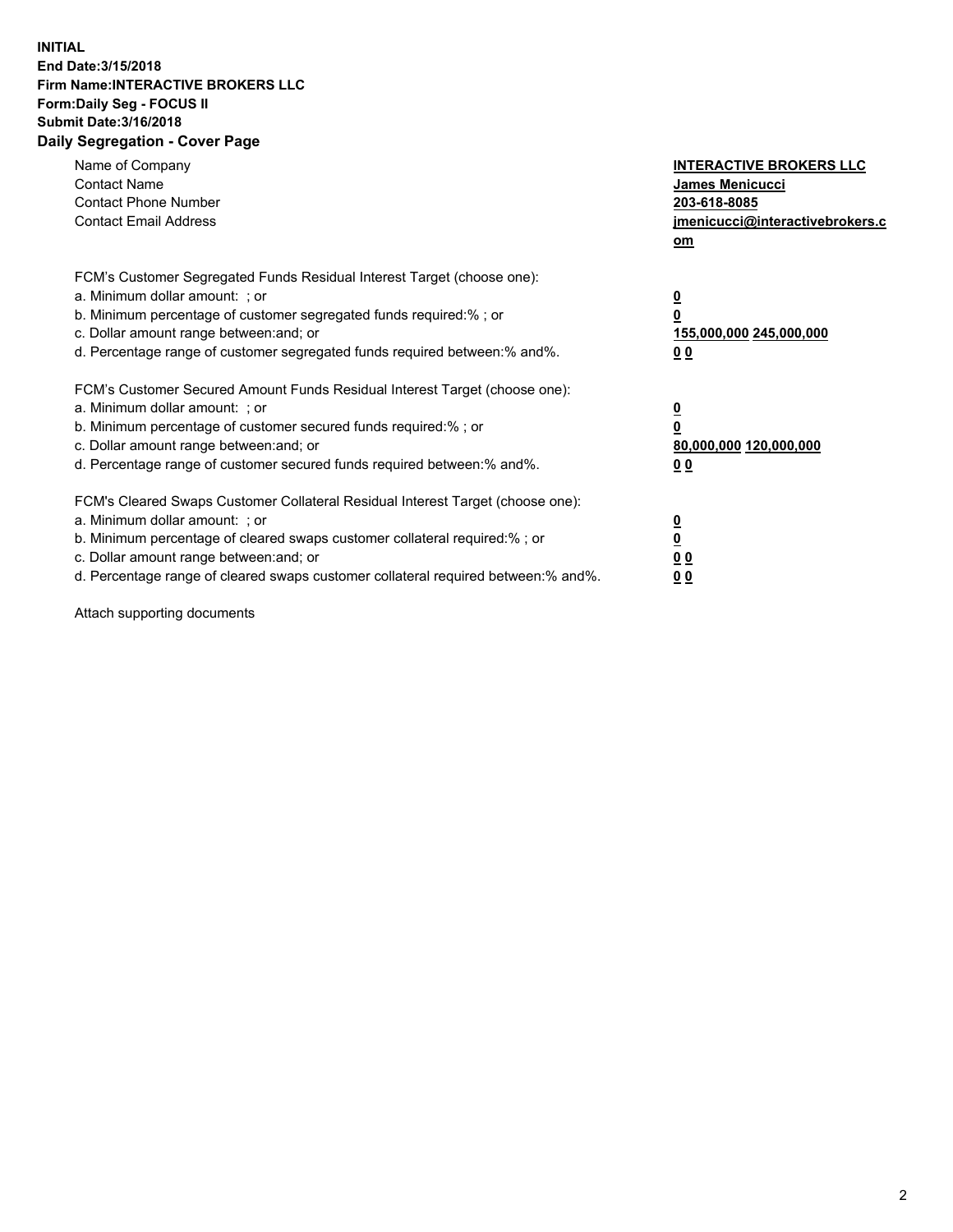## **INITIAL End Date:3/15/2018 Firm Name:INTERACTIVE BROKERS LLC Form:Daily Seg - FOCUS II Submit Date:3/16/2018 Daily Segregation - Secured Amounts**

|     | Daily Segregation - Secured Amounts                                                                        |                                   |
|-----|------------------------------------------------------------------------------------------------------------|-----------------------------------|
|     | Foreign Futures and Foreign Options Secured Amounts                                                        |                                   |
|     | Amount required to be set aside pursuant to law, rule or regulation of a foreign                           | $0$ [7305]                        |
|     | government or a rule of a self-regulatory organization authorized thereunder                               |                                   |
| 1.  | Net ledger balance - Foreign Futures and Foreign Option Trading - All Customers                            |                                   |
|     | A. Cash                                                                                                    | 439,746,595 [7315]                |
|     | B. Securities (at market)                                                                                  | $0$ [7317]                        |
| 2.  | Net unrealized profit (loss) in open futures contracts traded on a foreign board of trade                  | $-5,679,455$ [7325]               |
| 3.  | Exchange traded options                                                                                    |                                   |
|     | a. Market value of open option contracts purchased on a foreign board of trade                             | 266,024 [7335]                    |
|     | b. Market value of open contracts granted (sold) on a foreign board of trade                               | -49,649 [7337]                    |
| 4.  | Net equity (deficit) (add lines 1.2. and 3.)                                                               | 434,283,515 [7345]                |
| 5.  | Account liquidating to a deficit and account with a debit balances - gross amount                          | 20,962 [7351]                     |
|     | Less: amount offset by customer owned securities                                                           | 0 [7352] 20,962 [7354]            |
| 6.  | Amount required to be set aside as the secured amount - Net Liquidating Equity                             | 434,304,477 [7355]                |
|     | Method (add lines 4 and 5)                                                                                 |                                   |
| 7.  | Greater of amount required to be set aside pursuant to foreign jurisdiction (above) or line                | 434,304,477 [7360]                |
|     | 6.                                                                                                         |                                   |
|     | FUNDS DEPOSITED IN SEPARATE REGULATION 30.7 ACCOUNTS                                                       |                                   |
| 1.  | Cash in banks                                                                                              |                                   |
|     | A. Banks located in the United States                                                                      | 76,758,792 [7500]                 |
|     | B. Other banks qualified under Regulation 30.7                                                             | 0 [7520] 76,758,792 [7530]        |
| 2.  | Securities                                                                                                 |                                   |
|     | A. In safekeeping with banks located in the United States                                                  | 363,146,615 [7540]                |
|     | B. In safekeeping with other banks qualified under Regulation 30.7                                         | 0 [7560] 363,146,615 [7570]       |
| 3.  | Equities with registered futures commission merchants                                                      |                                   |
|     | A. Cash                                                                                                    | $0$ [7580]                        |
|     | <b>B.</b> Securities                                                                                       | $0$ [7590]                        |
|     | C. Unrealized gain (loss) on open futures contracts                                                        | $0$ [7600]                        |
|     | D. Value of long option contracts                                                                          | $0$ [7610]                        |
|     | E. Value of short option contracts                                                                         | 0 [7615] 0 [7620]                 |
| 4.  | Amounts held by clearing organizations of foreign boards of trade                                          |                                   |
|     | A. Cash                                                                                                    | $0$ [7640]                        |
|     | <b>B.</b> Securities                                                                                       | $0$ [7650]                        |
|     | C. Amount due to (from) clearing organization - daily variation                                            | $0$ [7660]                        |
|     | D. Value of long option contracts                                                                          | $0$ [7670]                        |
|     | E. Value of short option contracts                                                                         | 0 [7675] 0 [7680]                 |
| 5.  | Amounts held by members of foreign boards of trade                                                         |                                   |
|     | A. Cash                                                                                                    | 121,330,772 [7700]                |
|     | <b>B.</b> Securities                                                                                       | $0$ [7710]                        |
|     | C. Unrealized gain (loss) on open futures contracts                                                        | <u>-4,590,311</u> [7720]          |
|     | D. Value of long option contracts                                                                          | 266,024 [7730]                    |
|     | E. Value of short option contracts                                                                         | -49,649 [7735] 116,956,836 [7740] |
| 6.  | Amounts with other depositories designated by a foreign board of trade                                     | $0$ [7760]                        |
| 7.  | Segregated funds on hand                                                                                   | $0$ [7765]                        |
| 8.  | Total funds in separate section 30.7 accounts                                                              | 556,862,243 [7770]                |
| 9.  | Excess (deficiency) Set Aside for Secured Amount (subtract line 7 Secured Statement<br>Page 1 from Line 8) | 122,557,766 [7380]                |
| 10. | Management Target Amount for Excess funds in separate section 30.7 accounts                                | 80,000,000 [7780]                 |
| 11. | Excess (deficiency) funds in separate 30.7 accounts over (under) Management Target                         | 42,557,766 [7785]                 |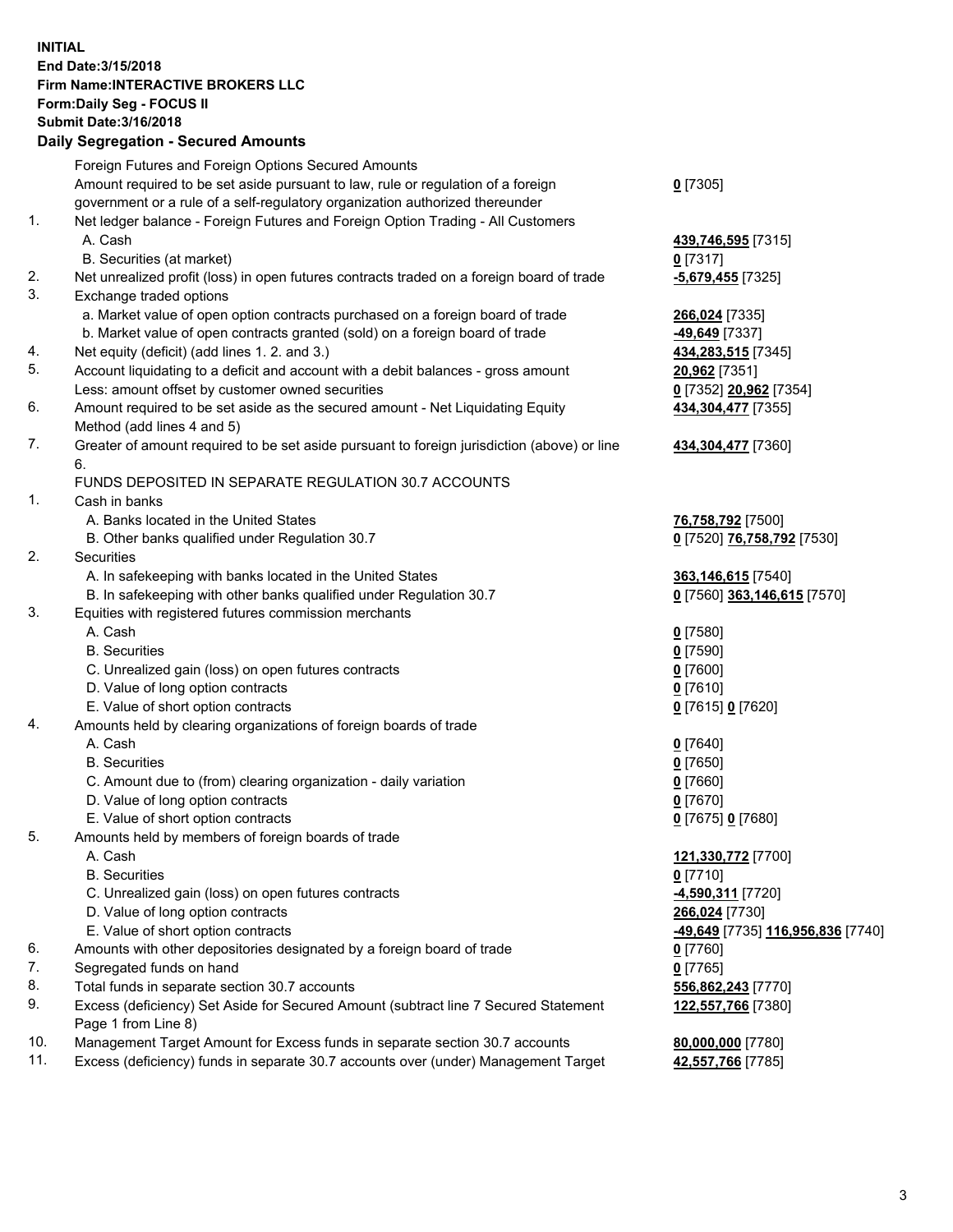**INITIAL End Date:3/15/2018 Firm Name:INTERACTIVE BROKERS LLC Form:Daily Seg - FOCUS II Submit Date:3/16/2018 Daily Segregation - Segregation Statement** SEGREGATION REQUIREMENTS(Section 4d(2) of the CEAct) 1. Net ledger balance A. Cash **4,206,207,413** [7010] B. Securities (at market) **0** [7020] 2. Net unrealized profit (loss) in open futures contracts traded on a contract market **399,963** [7030] 3. Exchange traded options A. Add market value of open option contracts purchased on a contract market **246,964,494** [7032] B. Deduct market value of open option contracts granted (sold) on a contract market **-219,861,853** [7033] 4. Net equity (deficit) (add lines 1, 2 and 3) **4,233,710,017** [7040] 5. Accounts liquidating to a deficit and accounts with debit balances - gross amount **298,237** [7045] Less: amount offset by customer securities **0** [7047] **298,237** [7050] 6. Amount required to be segregated (add lines 4 and 5) **4,234,008,254** [7060] FUNDS IN SEGREGATED ACCOUNTS 7. Deposited in segregated funds bank accounts A. Cash **652,303,563** [7070] B. Securities representing investments of customers' funds (at market) **2,705,320,480** [7080] C. Securities held for particular customers or option customers in lieu of cash (at market) **0** [7090] 8. Margins on deposit with derivatives clearing organizations of contract markets A. Cash **20,171,977** [7100] B. Securities representing investments of customers' funds (at market) **1,058,639,169** [7110] C. Securities held for particular customers or option customers in lieu of cash (at market) **0** [7120] 9. Net settlement from (to) derivatives clearing organizations of contract markets **2,461,654** [7130] 10. Exchange traded options A. Value of open long option contracts **247,238,901** [7132] B. Value of open short option contracts **-220,143,571** [7133] 11. Net equities with other FCMs A. Net liquidating equity **0** [7140] B. Securities representing investments of customers' funds (at market) **0** [7160] C. Securities held for particular customers or option customers in lieu of cash (at market) **0** [7170] 12. Segregated funds on hand **0** [7150] 13. Total amount in segregation (add lines 7 through 12) **4,465,992,173** [7180] 14. Excess (deficiency) funds in segregation (subtract line 6 from line 13) **231,983,919** [7190] 15. Management Target Amount for Excess funds in segregation **155,000,000** [7194]

16. Excess (deficiency) funds in segregation over (under) Management Target Amount Excess

**76,983,919** [7198]